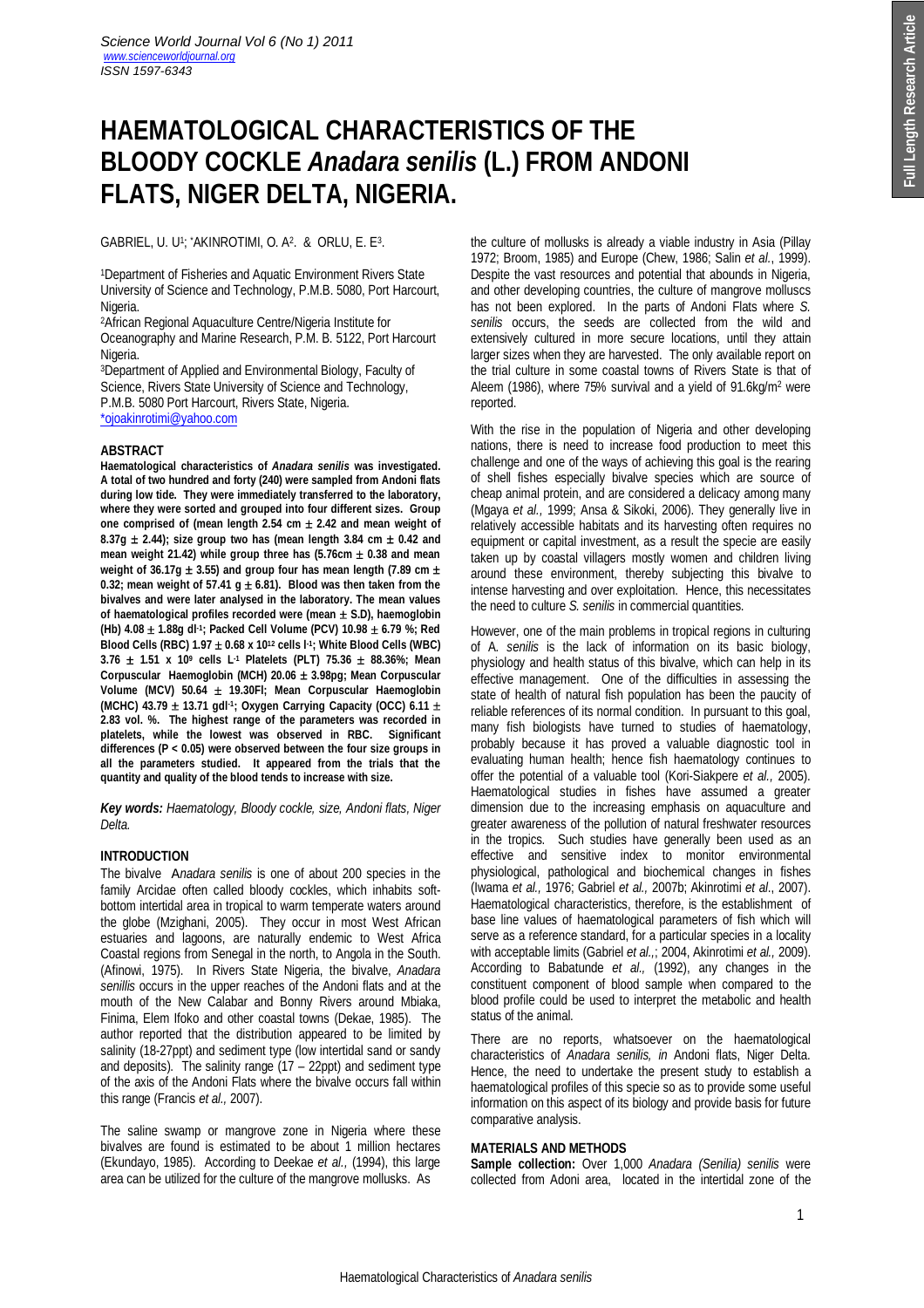Andoni flats, Rivers State Niger Delta, Nigeria (latitudes 4<sup>0</sup> 28' to 4<sup>0</sup> 45N and longitude  $7^{\circ}$  22' to  $7^{\circ}$ -23'). This area is a brackish water environment, with tidal regimes mangrove trees, and a diversity of fin and shell fishes. After collection from the field, they were rinsed in water and transferred to Department of Fisheries Laboratory, at Rivers State University of Science and Technology, Port Harcourt Rivers State where they were sorted into four different groups based on shell width size.

The Shell width, were measure with a pair of Venire calipers, while the weight was determined with a sensitive weighing balance (santod USA model). Blood were collected from two hundred and forty (240) bivalves with 60 from each size group. Blood samples were obtained with heparinized plastic syringe, fitted with 21 gauge hypodermic needle and preserve in disodium salt of Ethylene Diamine Tetraacetic Acid (EDTA) bottles for analysis.

Standard haematological procedures described by Brown (1980) were employed in the assessment of the various blood parameters. Haemoglobin (Hb) was done by the cyano methaemoglobin method, Packed Cell Volume (PCV) by microhaematocrit method. Thrombocytes (thrmb) was determined by micro-Wintrobe method. WBC was determined with the improved Neubauer counter, differential counts was done on blood film stained with May-Grumwald-Giemsa stain, RBC was estimated using the relationship between Hb and PCV (Miale, 1982). Mean corpuscular Haemoglobin Concentration (MCHC), Mean Corpuscular Volume (MCV) and Mean Corpuscular

Heamoglobin (MCH) were calculated according to Brown (1980). Leucocrit was done according to Wedemeyer *et al.,* (1983), while oxygen carrying capacity of the fish blood was calculated by multiplying the haemoglobin content by 1.25, oxygen combining power of Hb/g (Johansen, 1970).

Data obtained from the experimental fish were analysed using the General Linear Model (GLM) of ANOVA, and multiple range test at 0.05% probability, differences among means where existed were separated using Tukey's multiple comparison test.

#### **RESULTS**

The bivalves used for the experiment were classified into four size class using their length as follows: group 1 (1.0 – 3.00 cm), group 2 (3.01 to 5.00 cm), group 3 (5.01 to 7.00 cm) and group 4 (7 to 9.00 cm). The haematological profiles of *S. senilis* in the various size groups (Table 1) indicated that in most of the parameters the values tends to increase with size. During blood sampling the bigger size appeared to have more quantity of blood than the smaller ones, based on the ease of collection with the syringe.

The mean values of pooled data (Table 2) for all the size groups shows that the highest values were observed in platelets with the value of (175.36  $\pm$  88.36), while the lowest values of (1.97 $\pm$ 0.68) was obtained. Pearson's correlation (Table 3) indicated significant physiological interaction between size lengths are weight and all the blood parameter under investigation.

#### **TABLE 1: HAEMATOLOGICAL CHARACTERISTICS OF BLOODY COCKLE** *Anadara senilis* **IN VARIOUS SIZE GROUP**

| <b>Parameters</b> | Size Group 1                 |       |            | Size Group 2                |       |       | Size Group 3                |       |       | <b>Size Group 4</b>         |       |       |
|-------------------|------------------------------|-------|------------|-----------------------------|-------|-------|-----------------------------|-------|-------|-----------------------------|-------|-------|
|                   | *Mean                        | Min   | <b>Max</b> | *Mean                       | Min   | Max   | *Mean                       | Min   | Max   | *Mean                       | Min   | Max   |
| Hb                | $2.00 + 0.01$ <sup>a</sup>   | 2.00  | 2.06       | $2.93 + 0.69$               | 2.00  | 4.00  | $4.79 + 0.11c$              | 3.50  | 6.00  | $6.62 + 0.59$ d             | 5.50  | 7.20  |
| <b>RBC</b>        | $1.00 + 0.01a$               | 00.1  | 00.1       | $1.87 + 0.43$               | 1.20  | 2.41  | $2.39 + 0.17c$              | 2.10  | 2.70  | $2.66 + 0.11$ <sup>d</sup>  | 2.50  | 2.90  |
| <b>PCV</b>        | $3.46 \pm 0.72$ <sup>a</sup> | 3.00  | 5.00       | $6.08 + 0.72$               | 5.00  | 7.01  | $14.54 + 2.14c$             | 12.00 | 18    | $20.04 + 1.70$ d            | 17.00 | 22.10 |
| <b>WBC</b>        | $6.02 + 0.91a$               | 4.50  | 1.50       | $3.58 \pm .76$ <sup>b</sup> | 2.60  | 4.61  | $2.94 + 0.36c$              | 2.20  | 3.40  | $2.48 + 0.27$ d             | 2.21  | 3.01  |
| <b>PLT</b>        | 46.72+11.06 <sup>a</sup>     | 25.00 | 60.00      | $67.34 + 5.81$              | 60.00 | 77.00 | 71.20+5.39b                 | 62.00 | 76.00 | $86.12 + 10.14c$            | 75.12 | 90.16 |
| <b>MCH</b>        | $20.00 + 0.01a$              | 20.00 | 20.00      | $16.23 + 2.78$              | 13.60 | 22.12 | $19.02 + 3.09c$             | 15.20 | 24.00 | $25.00 + 0.32$ d            | 20.4  | 26.9  |
| <b>MCHC</b>       | 59.89+10.18c                 | 40.00 | 66.68      | $48.73 + 11.43b$            | 33.33 | 62.54 | $33.16 + 2.21$ <sup>a</sup> | 29.17 | 35.38 | $33.14 + 0.63$ <sup>a</sup> | 31.71 | 34.00 |
| <b>MCV</b>        | $33.93 + 8.02a$              | 20.00 | 50.00      | $35.31 + 10.26a$            | 21.70 | 50.10 | $57.32 + 7.43$              | 49.90 | 72.00 | $76.27 + 6.93c$             | 63.00 | 82.51 |
| <b>OCC</b>        | $3.00 \pm 0.01$ <sup>a</sup> | 3.00  | 3.00       | $4.40 + 1.03$               | 3.00  | 6.00  | $7.18 + 1.31c$              | 5.31  | 9.01  | $9.93 + 0.88$ d             | 8.36  | 10.88 |

Hb - Haemoglobin (gdL·1), PCV: Packed Cell Volume (%), WBC - White Blood count (cells x 10° cells L·), RBC – Red Blood Cells (Cells x 10<sup>12</sup>L·1),

PLT - Platelets (10<sup>g</sup>/µL), MCH - Mean Corpuscular; Haemoglobin (pg), MCHC: Mean Corpuscular Haemoglobin Concentration (gdL<sup>-1</sup>)

MCV – Mean Corpuscular Vol. (Fl), OCC – Oxygen Carrying Capacity (Vol. %),

\*Means within the row with different super script are significant ( $P < 0.05$ ).

| Table 2: STATISTICS OF HAEMATOLOGICAL PROFILE OF BLOODY COCKLE |
|----------------------------------------------------------------|
| FROM ANDONI FLATS, NIGER DELTA. NIGERIA                        |

|                    | <b>Variables</b> |              |         |            |            |            |         |            |             |            |            |
|--------------------|------------------|--------------|---------|------------|------------|------------|---------|------------|-------------|------------|------------|
| <b>Statistic</b>   | Length<br>(cm)   | Weight       | Hb      | <b>PCV</b> | <b>RBC</b> | <b>WBC</b> | PL 1    | <b>MCH</b> | <b>MCHC</b> | <b>MCV</b> | <b>OCC</b> |
| Mean               | 3.85             | (g)<br>27.42 | 3.84    | 10.32      | 1.75       | 4.38       | 169.72  | 21.10      | 46.63       | 5.76       | 50.23      |
| Standard error     | 0.90             | 1.35         | 0.13    | 0.47       | 0.50       | 0.12       | 12.96   | 0.20       | 0.98        | 0.20       | 1.24       |
| Median             | 3.58             | 14.62        | 2.0     | 5.00       | 0.05       | 4.50       | 60.00   | 20.00      | 66.67       | 3.00       | 30.00      |
| Mode               | 2.39             | 6.92         | 2.00    | 3.00       | 1.00       | 3.00       | 60.00   | 20.00      | 66.67       | 3.00       | 30.00      |
| Standard deviation | 1.46             | 21.07        | 2.03    | 7.34       | 0.77       | 1.80       | 201.58  | 3.06       | 15.25       | 3.00       | 19.32      |
| <b>Skewness</b>    | 0.30             | 0.47         | 0.42    | 0.29       | 0.12       | 0.27       | $-1.88$ | 0.58       | 0.41        | 3.09       | 0.29       |
| Kurtosis           | $-1.35$          | 1.22         | $-2.53$ | $-1.63$    | $-1.88$    | $-1.47$    | $-0.56$ | $-0.11$    | $-1.65$     | 0.42       | $-1.25$    |
| Minimum            | 1.22             | 3.41         | 2.00    | 3.00       | 1.00       | 2.20       | 50.36   | 15.22      | 29.17       | $-1.53$    | 20.00      |
| Maximum            | 6.55             | 74.23        | 7.22    | 22.10      | 2.90       | 7.50       | 15.00   | 26.96      | 66.68       | 3.00       | 82.00      |

Hb - Haemoglobin (gdL·1), PCV: Packed Cell Volume (%), WBC - White Blood count (cells x 10º cells L·), RBC – Red Blood Cells (Cells x 10º2L·1) PLT - Platelets (10%µL), MCH - Mean Corpuscular; Haemoglobin (pg), MCHC: Mean Corpuscular Haemoglobin Concentration (gdL·1)

MCV – Mean Corpuscular Vol. (Fl), OCC – Oxygen Carrying Capacity (Vol. %),

\*Means within the row with different super script are significant (P < 0.05).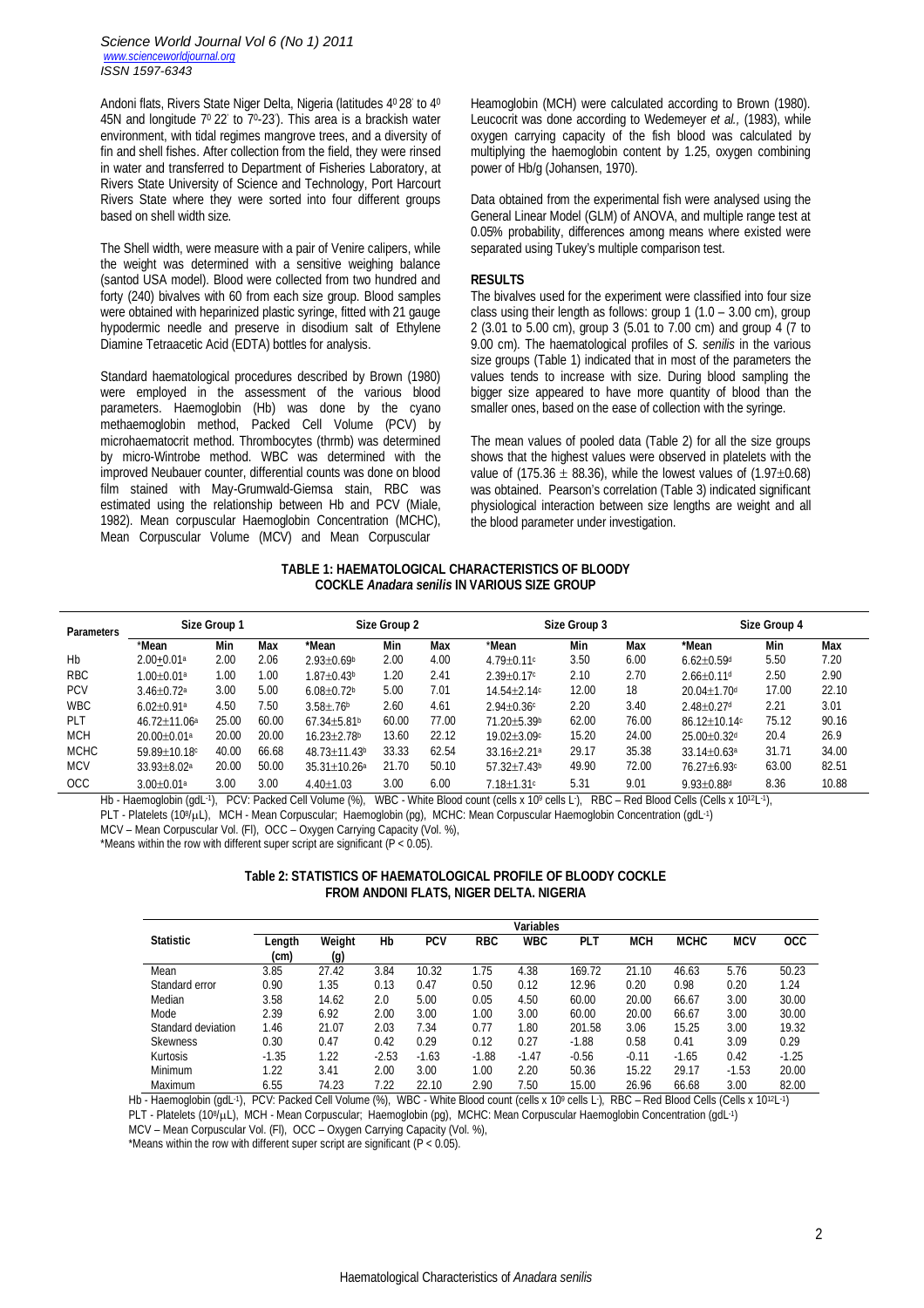|             |             | <b>Correlation coefficients</b> |             |          |            |            |            |            |            |             |            |  |
|-------------|-------------|---------------------------------|-------------|----------|------------|------------|------------|------------|------------|-------------|------------|--|
|             | <b>Size</b> | Length                          | Weight      | Hb       | <b>PCV</b> | <b>RBC</b> | <b>WBC</b> | <b>PLT</b> | <b>MCH</b> | <b>MCHC</b> | <b>MCV</b> |  |
| Size        |             |                                 |             |          |            |            |            |            |            |             |            |  |
| Length      | 0.949       |                                 |             |          |            |            |            |            |            |             |            |  |
| Weight      | 0.946       | $0.976**$                       |             |          |            |            |            |            |            |             |            |  |
| Hb          | $0.935**$   | $0.898**$                       | $0.902**$   |          |            |            |            |            |            |             |            |  |
| <b>PCV</b>  | $0.960**$   | $0.912**$                       | $0.920**$   | $0.971*$ |            |            |            |            |            |             |            |  |
| <b>RBC</b>  | $0.911**$   | $0.857**$                       | $0.844$ **  | $0.879*$ | 0.858      |            |            |            |            |             |            |  |
| <b>WBC</b>  | $-0.837**$  | $-0.780**$                      | $-0.764$ ** | $-0.703$ | $-0.735$   | $-0.784$   |            |            |            |             |            |  |
| PLT         | $0.798**$   | $0.813**$                       | $0.822**$   | 0.791    | 0.784      | 0.624      | $-0.520$   |            |            |             |            |  |
| <b>MCH</b>  | $0.498**$   | $0.514**$                       | $0.536**$   | 0.680    | 0.650      | 0.313      | $-0.180$   | 0.697      |            |             |            |  |
| <b>MCHC</b> | $-0.785**$  | $-0.718**$                      | $-0.716**$  | $-0.646$ | $-0.775$   | $-0.655$   | 0.721      | $-0.474$   | $-0.237$   |             |            |  |
| <b>MCV</b>  | $0.865**$   | $0.829**$                       | $0.839**$   | 0.872    | 0.935      | 0.672      | $-0.643$   | 0.773      | $0.747*$   | $-0.808$    |            |  |
| OCC         | $0.935**$   | $0.898**$                       | $0.903$ **  | $1.000*$ | 0.971      | 0.879x     | $-0.703$   | 0.791      | 0.686      | $-0.646$    | 0.872      |  |

#### **TABLE 3. INTRA SPECIES HAEMATOLOGICAL RELATIONSHIP IN** *S. senilis*

Hb - Haemoglobin (gdL·1), PCV: Packed Cell Volume (%), WBC - White Blood count (cells x 10º cells L·), RBC – Red Blood Cells (Cells x 10<sup>12</sup>L·1) PLT - Platelets (10%µL), MCH - Mean Corpuscular; Haemoglobin (pg), MCHC: Mean Corpuscular Haemoglobin Concentration (gdL·1)

MCV – Mean Corpuscular VoL. (Fl), OCC – Oxygen Carrying Capacity (Vol. %),

\*Correlation is significant at the 0.05 level,

\*\* Correlation is significant at the 0.01 level

## **DISCUSSION**

The haematological characteristics of some culturable fish species have been investigated with the aim of establishing normal blood values, ranges with respect to sex, age, size environmental and physiological conditions (Kori-Siakpere, 1985; Sowunmi, 2003; Gabriel *et al.,* 2007a). According to Akinrotimi *et al.,* (2009) size of a fish is a very crucial factor in establishment of fish haematological profiles. The significant differences (P<0.05) observed in almost all the blood parameters between the four size groups, of the bivalves is in agreement with the findings of Kori-Siakpere & Egor (1997) who observe the influence of size on *Clarias buthupogun*, which increased with size.

The general trend in the relationship between blood parameters and body size is that the bigger the fish, the higher the values of its haematological parameters. For example, Jawad *et al*., (2004), found that the values of Hb, RBC and PCV increased as the fish size increase. Similar result were obtained for *Clarias batrachus*  (Jushi & Tardon, 1977), *Tilapia zilli* (Ezzat *et al*., 1973), *Cyprinus*  Carpio, bivalve *Barlatia reevena* (Grinich & Terwilliger, 1980) and *Amphiprous cuchia* (Banerjee, 1986). It should be noted that the differences recorded in blood parameters between various sizes according to Paizada *et al*., (1983), are genetically determined, but Chaudhuri *et al*., (1986) suggested that the difference might be due to the higher metabolic rate, of the bigger fish compared to smaller ones. Our results support this suggestion which has been related to an increase in fish activity with an increase in size. This is because different rates of bivalve activity demand different levels of metabolic activity and these activities require several<br>physiological adiustments which involve haematological physiological adjustments which involve haematological parameters.

The haemoglobin, concentration values recorded in study are comparable to those reported for burrowing brittle star *Henipholis enlongata* and *Barbatia reeveena* (Grinich & Tervullige, 1980), while the (PCV) is similar to the

observations of Dueler *et al*., (1983) in bivalve *Solemya velum*, an indication that these bivalves required high concentration of oxygen as a result their burrowing activities

The correlation coefficient among haematoligical parameters and size of *A. senilis*, indicated that size have influence on its haematological parameters, a position that has been supported by

Sowumi (2003) and Kori-Siakpere (2005) in *Clairias gariepinus*  and *Parachanna obscura* respectively.

#### **CONCLUSION**

The culture of Bloody cockle in the country is still at its infancy. This work will serve as a guide to aquaculturists on how to manage the health conditions of this bivalves for optimum production in culture medium.

#### **REFERENCES**

Afinowi, M. A. (1975). The biology of *Anadara senilis* and Oyster (Crassotrea gasar) in West Africa waters. Report on the symposium on aquaculture in Africa, Accra, Ghana. FAO, *CIFA, TAPP 2:386-400*.

Akinrotimi, O. A., Gabriel U. U.; Anyanwu, P. E. & Anyanwu, A. O. (2007). Influence of sex, Acclimation methods and period on haematology of *Sarotherodon melanotheron* (cichlidae). *Research Journal of Biological Sciences* 2(3): 348-352.

Aleem, (1986). Culture trial of Bloody cockle *Anadara senilis* in Buguma fish farm. Nigerian Institute for Oceanography 1986 Annual Report.

Ansa, E. J. & Sikoki , F. D. (2006). Composition distribution and abundance of benthic macro fauna in the Andoni flats, Niger Delta, Nigeria. *Environment and Ecololgy 24(4)*: 784 – 790.

Babatunde, G. M.; Fajimi, A. O. & Oyejide, A. O. (1992). Rubber seed oil versus palm oil in broiler chicken diet. Effect on performance nutrient, digestibility, haematology and carcass characteristics. *Animal Feed Science Technology* 35:133-146.

Banerjee, V. (1986). Haematology of the fresh water eel, Amphipnous cuchia (Hamilton): Erythrocyte dimensions with special reference to body length, Sex and Season. *Comparative Physiology and Ecology*, 2(2).68-73.

Brown, B. A. (1980). *Haematology. Principles and procedure* (3rd edn.) Lea and Fabiger, Philadelphia.

Chaudhuri, S. H. Pandit, T. & Benerjee, S. (1986). Size and sex related variations of some blood parameters of sarotheriodon massambica. *Environment and Ecology* 4(1):61-63.